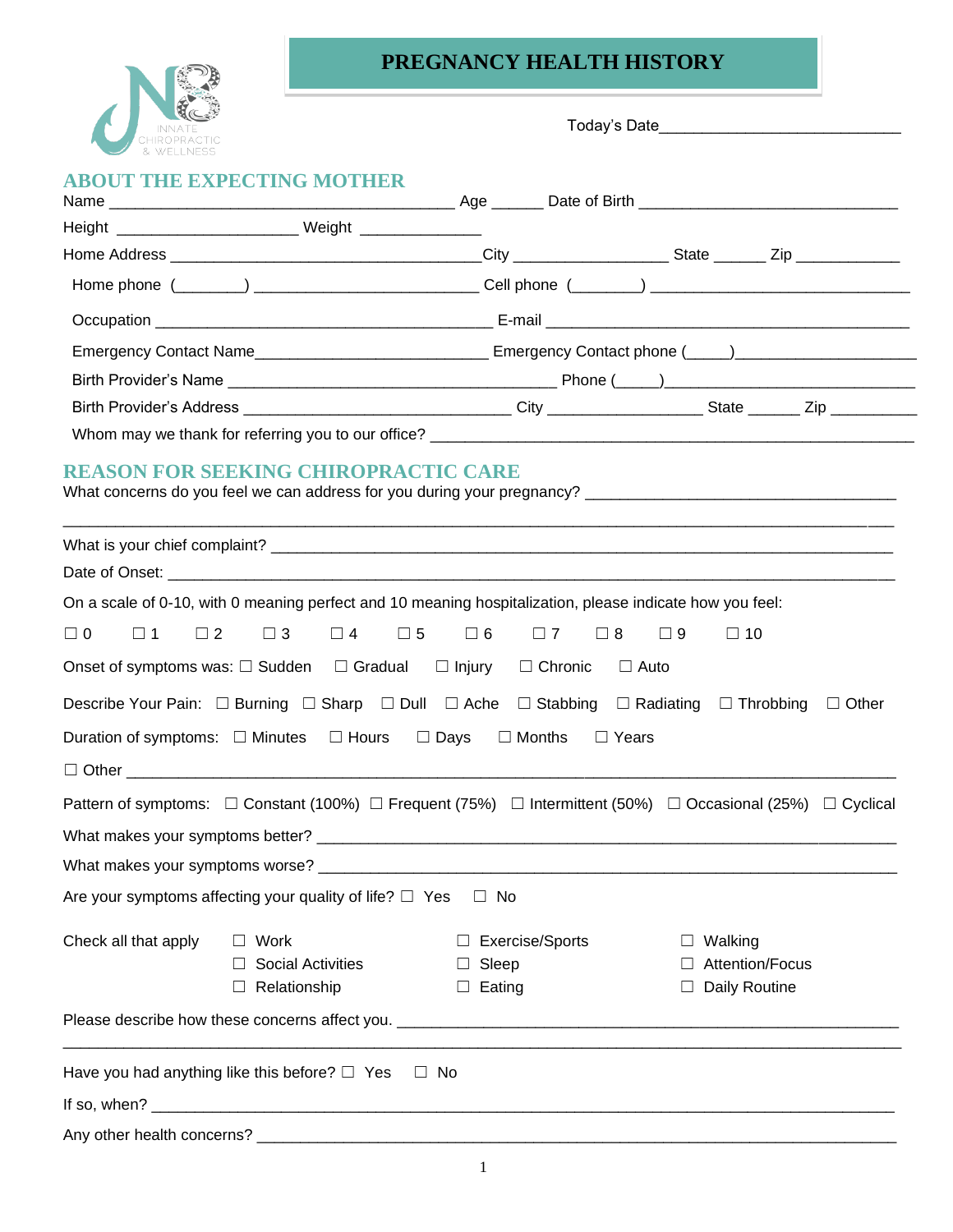#### **EXPECTATIONS OF CARE**

**The primary system in the body, which coordinates health, is the NERVOUS SYSTEM. The vertebrae (bones of the spinal column) surround and protect the delicate NERVOUS SYSTEM. A MISALIGNMENT in the SPINE and NERVOUS SYSTEM is a condition called a VERTEBRAL SUBLUXATION. A VERTEBRAL SUBLUXATION results in nerve malfunction, which results in less communication between the affected NERVES and the function of the BODY.**

#### **Vertebral Subluxations can have Physical, Emotional and Chemical causes and effects.**

The information below will help us to see the types of **PHYSICAL, EMOTIONAL & CHEMICAL** stresses you have been subjected to, how they may relate to your present spinal, nerve and health status and whether they may have caused **Vertebral Subluxations** to occur.

I would like to experience the following benefits from Chiropractic Care:

- $\Box$  Symptomatic relief of pain or discomfort
	- $\Box$  Correction of the cause of the problem as well as relief of symptoms
	- □ Prevention of future problems
	- $\Box$  Healthier spine and nerve system
	- $\Box$  Optimal health on all levels
	- ☐ Nutritional Support/Lifestyle Counseling
	- $\Box$  Other

#### **PREGNANCY & BIRTH**

| During pregnancy, has the mother:                                                                                 |      |                |                    |                  |
|-------------------------------------------------------------------------------------------------------------------|------|----------------|--------------------|------------------|
|                                                                                                                   |      |                |                    |                  |
|                                                                                                                   |      |                |                    |                  |
| $\Box$ Received Ultra-Sounds: $\Box$ Yes $\quad \Box$ No How many? ___________ Type of Ultra-Sounds? $\Box$ 3D    |      |                |                    | $\square$ 4D     |
| Has the sex of the baby been determine? $\Box$ YES $\Box$ NO If YES are you having a $\Box$ Girl or $\Box$<br>Boy |      |                |                    |                  |
|                                                                                                                   |      |                |                    |                  |
|                                                                                                                   |      |                |                    |                  |
| First Pregnancy □ YES □ NO If NO, how many pregnancies have you had? ______________________________               |      |                |                    |                  |
| Type of Previous Birth:<br>$\Box$ Home birth or $\Box$ Hospital birth                                             | Via: | $\Box$ Vaginal | $\Box$ Water birth | $\Box$ Caesarean |
| Type of Birth you are currently planning:<br>$\Box$ Home birth or $\Box$ Hospital birth                           | Via: | $\Box$ Vaginal | $\Box$ Water birth | $\Box$ Caesarean |
| Are/Have you:                                                                                                     |      |                |                    |                  |
| $\Box$ Been exposed to second hand smoke?                                                                         |      |                |                    |                  |
|                                                                                                                   |      |                |                    |                  |
|                                                                                                                   |      |                |                    |                  |
|                                                                                                                   |      |                |                    |                  |
|                                                                                                                   |      |                |                    |                  |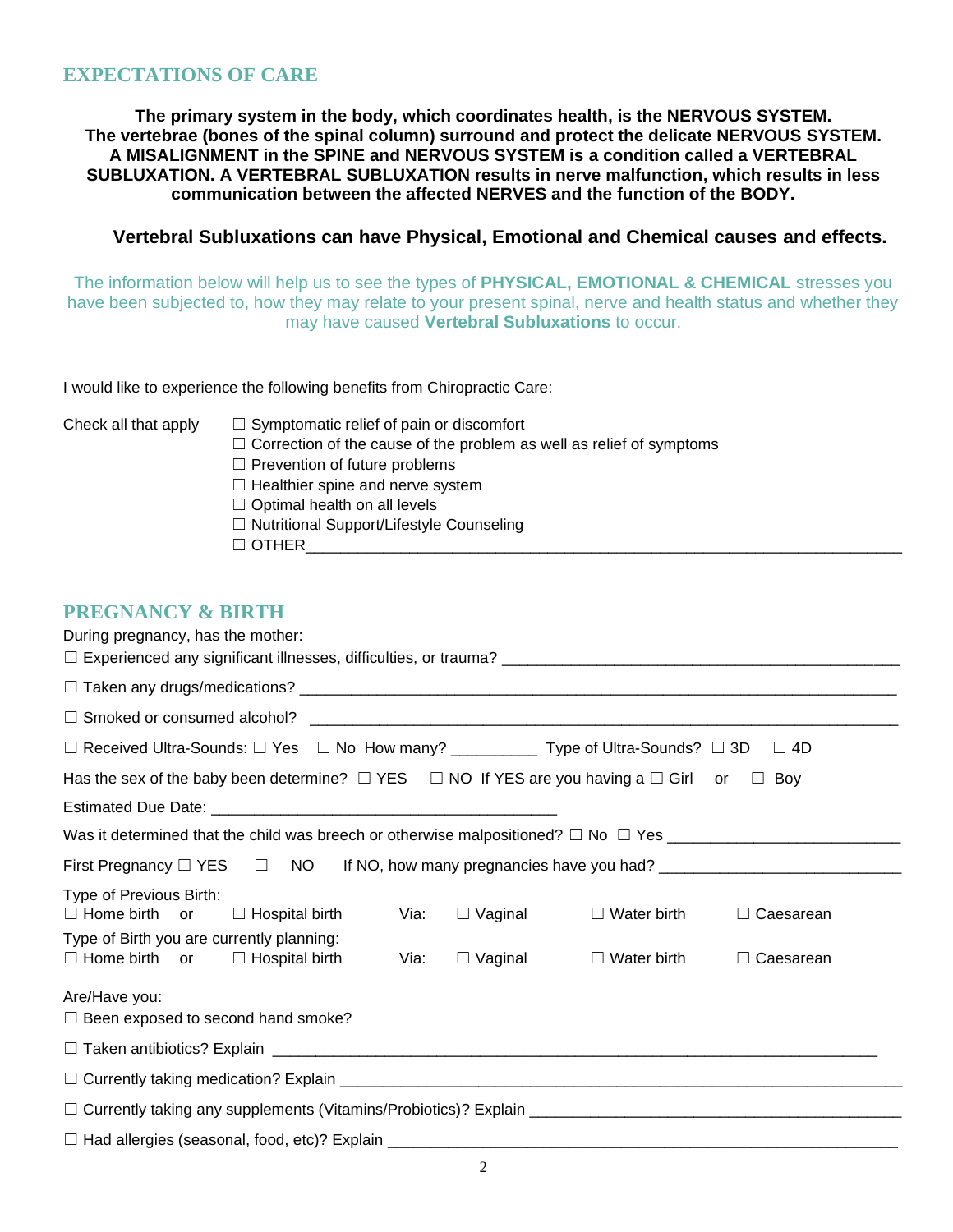## **PHYSICAL STRESS**

| Are/Have you: |
|---------------|
|               |
|               |
|               |
|               |
|               |
|               |
|               |

## **HEALTH CARE PRACTITIONER HISTORY**

|                      | Have you consulted or do you regularly consult any of the following providers?                                                                                                                                                       |                        |                      |                  |
|----------------------|--------------------------------------------------------------------------------------------------------------------------------------------------------------------------------------------------------------------------------------|------------------------|----------------------|------------------|
| Check all that apply | $\Box$ Medical Physician                                                                                                                                                                                                             | $\Box$ Naturopath      | $\Box$ Acupuncturist | $\Box$ Homeopath |
|                      | $\Box$ Massage Therapist                                                                                                                                                                                                             | $\Box$ Psychotherapist | $\Box$ Energy Healer | Other<br>$\Box$  |
|                      | Reason <b>contract the contract of the contract of the contract of the contract of the contract of the contract of the contract of the contract of the contract of the contract of the contract of the contract of the contract </b> |                        |                      |                  |
|                      |                                                                                                                                                                                                                                      |                        |                      |                  |
|                      |                                                                                                                                                                                                                                      |                        |                      |                  |